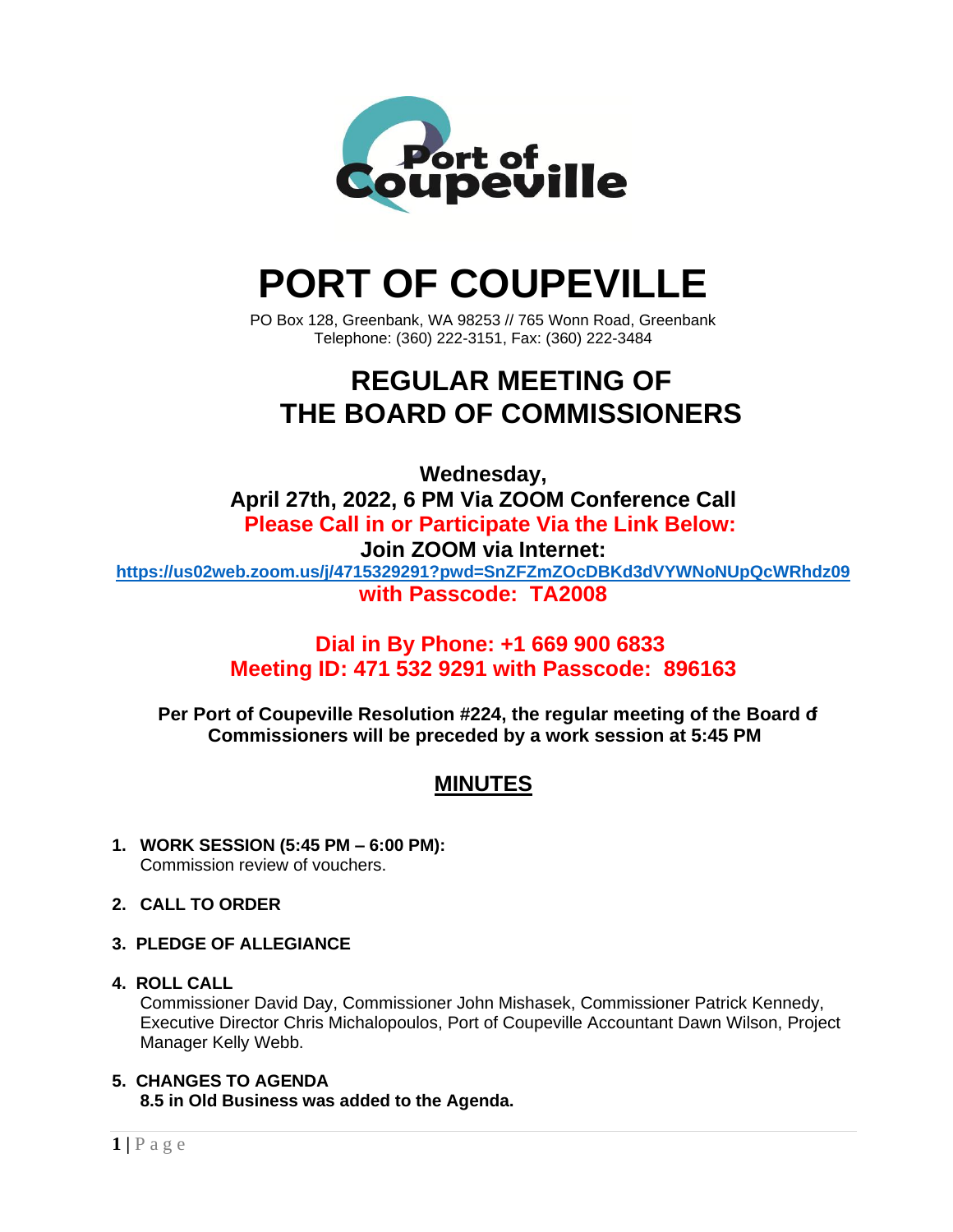#### **6. COMMISSIONER ACTION:**

6.1 Approval of Vouchers.

Commissioner Mishasek moved to approve the following vouchers, payroll, and electronic payments from December for payment. **Motion was seconded and passed unanimously.**

| Voucher warrant numbers: 22-0425 through 22-0435 | \$110,595.04 |
|--------------------------------------------------|--------------|
| Electronic Vouchers: 22-0406 through 22-0410     | \$ 6,986.10  |

Total Payables:  $$117,581.14$ 

**7. PUBLIC COMMENT -** *This time is set aside for members of the public to speak to the Board regarding subjects of concern, interest, or items on the Agenda. The Board will take all information under advisement, but generally will not take any action unless it is emergent in nature. To ensure your comments are recorded, please state your name and city of residence. Please limit comments to 5 minutes. If you have any documents to present to the Board, please email them to the Port Executive Director prior to the meeting.*

**Robert DeLaurentis, Oak Harbor:** Mr. DeLaurentis share his idea of purchasing the AJ Eisenberg airport, gifting it to the Port of Coupeville, expanding its operations, and using it as a base for his charity organization, the DeLaurentis Foundation.

**Debbie Hogan, Greenbank:** Stated that the newspaper reported on a public survey at Greenbank Farm which stated residents feel safe in the Greenbank area and to keep it open. She also stated that replacing the caretaker cottage with dwelling units will be met with resistance.

**Don Meehan, Oak Harbor:** Don commented on his personal use of the AJ Eisenberg airport and his hope that the service will continue and be upgraded through Port ownership.

#### **8. OLD BUSINESS**

8.1 Discussion: Broadband Phase 2 Update Executive Director Michalopoulos gave an update and stated we are waiting for the final contract from the Public Works Board.

8.2 Discussion: Wharf General Update Executive Director Michalopoulos gave a general update of work being performed at the Coupeville Wharf.

8.3 Discussion: Caretaker Cottage Update Executive Director Michalopoulos gave an update regarding the zoning status of the Caretaker Cottage piece of land.

8.4 Discussion: OPMA Guidelines and Future Meetings Structure Update Executive Director Michalopoulos gave an update about methods and location of Open Public Meetings starting in June.

8.5 Discussion: AJ Eisenberg Airport Update Commissioner David Day provided an update regarding Island County Commissioner's invitation to a workshop to present a long-range plan. There was discussion about who could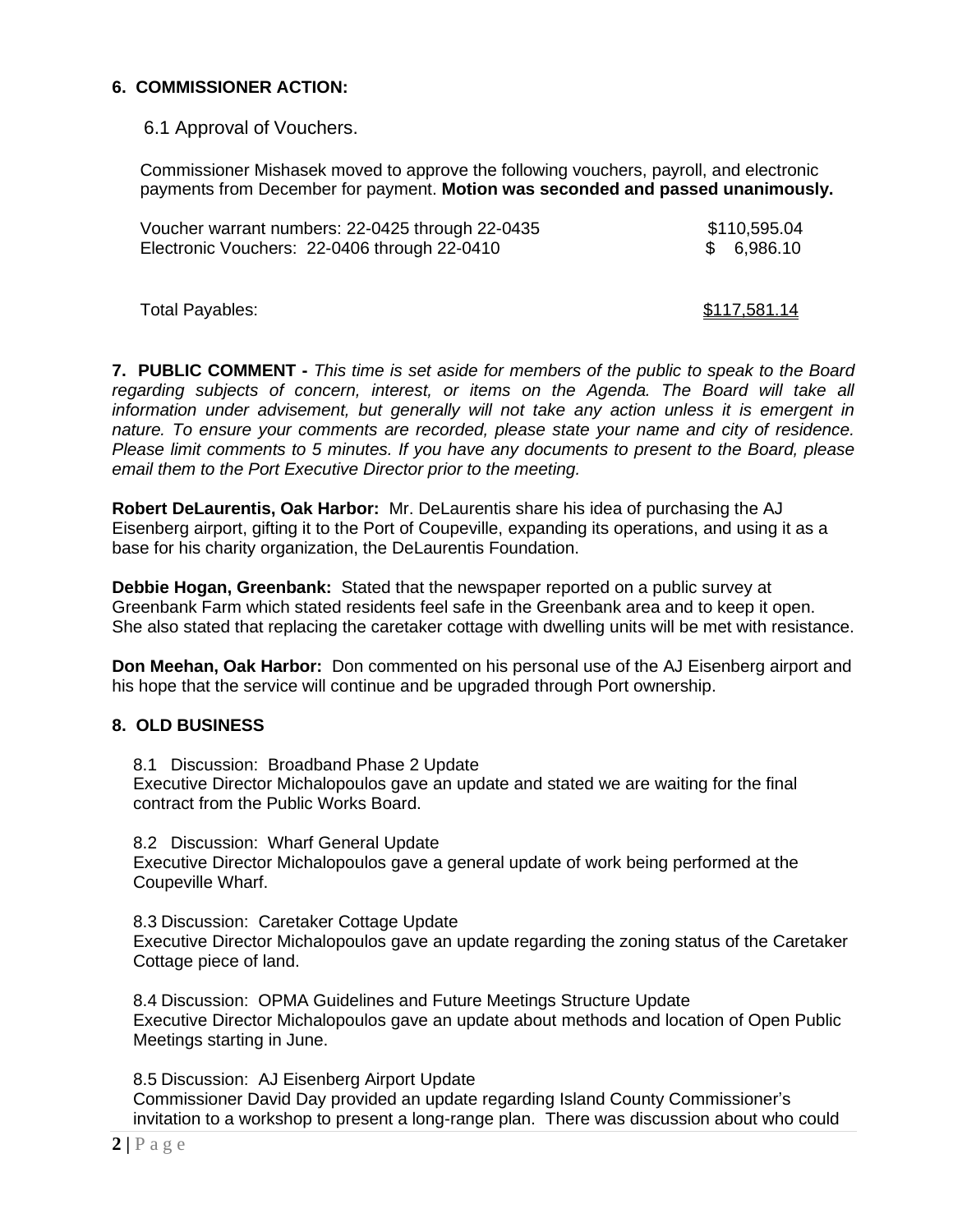attend and what should be presented. Commissioner Day and Commissioner Mishasek agreed to attend the Island County Commissioners Workshop on May 4<sup>th</sup>.

**9. PUBLIC COMMENT:** *This time is set aside for members of the public to speak to the Board regarding subjects of concern, interest, or items on the Agenda. The Board will take all information under advisement, but generally will not take any action unless it is emergent in nature. To ensure your comments are recorded, please state your name and city of residence. Please limit comments to 5 minutes. If you have any documents to present to the Board, please email them to the Port Executive Director prior to the meeting.*

**Debbie Hogan, Greenbank:** Wanted to remind everyone the importance of Greenbank Farm.

**Robert DeLaurentis, Oak Harbor:** Discussed that he would like to continue the conversation regarding the AJ Eisenberg Airport.

**Don Meehan, Oak Harbor:** Volunteered to attend the workshop with the Island County Commissioners.

**10. COMMISSIONER DISCUSSION There was no further discussion.**

**11. ADJOURN 7:47 PM**

| David Day (May 16, 2022 10:57 PDT) | WAPOSA<br>John S Mishasek (May 12, 2022 14:52 PDT)                                                        | <u>Patrick Kennedy</u><br>Patrick Kennedy (May 12, 2022 19:17 PDT)        |
|------------------------------------|-----------------------------------------------------------------------------------------------------------|---------------------------------------------------------------------------|
| David Day                          | John Mishasek                                                                                             | Patrick Kennedy                                                           |
|                                    | Next regular meeting: Wednesday May 11, 2022, 10 AM Via ZOOM                                              |                                                                           |
|                                    | ZOOM Conference Will Be Used. Please Call in Using the Link/Credentials Below:<br>Join ZOOM via Internet: |                                                                           |
|                                    |                                                                                                           | https://us02web.zoom.us/j/4715329291?pwd=SnZFZmZOcDBKd3dVYWNoNUpQcWRhdz09 |
|                                    | Passcode: TA2008                                                                                          |                                                                           |

**Dial in By Phone: +1 253 215 8782 Meeting ID: 471 532 9291 Passcode: 896163**

**Posted to: Port of Coupeville Web Page -- www.portofcoupeville.org United States Post Office – Coupeville & Greenbank, Washington Whidbey News Times –** [editor@whidbeynewsgroup.com](mailto:editor@whidbeynewsgroup.com) **Town of Coupeville –** [clerktreasurer@townofcoupeville.org](mailto:clerktreasurer@townofcoupeville.org)

#### **4.29.2022/V2**